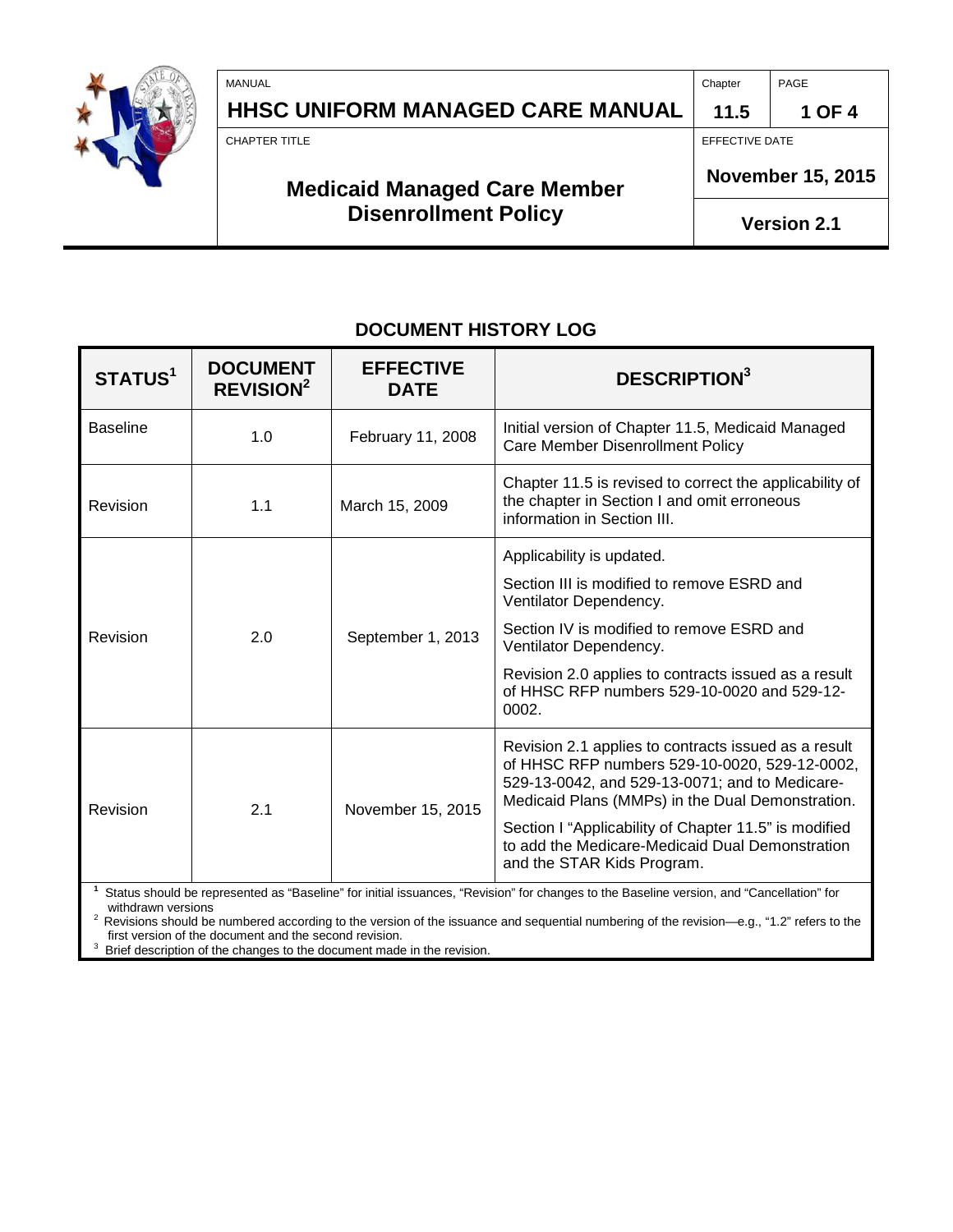|  | MANUAL                                                             | Chapter                  | PAGE   |
|--|--------------------------------------------------------------------|--------------------------|--------|
|  | <b>HHSC UNIFORM MANAGED CARE MANUAL</b>                            | 11.5                     | 2 OF 4 |
|  | <b>CHAPTER TITLE</b>                                               | EFFECTIVE DATE           |        |
|  | <b>Medicaid Managed Care Member</b><br><b>Disenrollment Policy</b> | <b>November 15, 2015</b> |        |
|  |                                                                    | <b>Version 2.1</b>       |        |

## **I. Applicability of Chapter 11.5**



This chapter applies to the Managed Care Organizations (MCOs) participating in the STAR Program, the STAR+PLUS Program (including the Medicare-Medicaid Dual Demonstration), or the STAR Kids Program. The term "MCO" includes health maintenance organizations (HMOs), exclusive provider organizations (EPOs), insurers, Medicare-Medicaid Plans (MMPs), and any other entities licensed or approved by the Texas Department of Insurance. The requirements in this chapter apply to all Programs, except where noted.

This chapter does not apply to MCOs participating in the CHIP or CHIP Perinatal or STAR Health Programs.

### **II. Purpose**

This policy is to clarify the limited conditions under which MCOs may request disenrollment of Members as provided in Attachment A to the HHSC Managed Care Contract, Uniform Managed Care Contract Terms & Conditions, Section 5.02, Member Enrollment & Disenrollment.

#### **III. Policy**

Section III Policy modified by Versions 1.1 and 2.0

MCOs may request disenrollment of Members for the following reasons of noncompliance.

Non-compliance

- (1) the Member' misuses or loans the Member's MCO membership card to another person to obtain services;
- (2) the Member is disruptive, unruly, threatening or uncooperative to the extent that the Member's membership seriously impairs the MCO's or Provider's ability to provide services to the Member or to obtain new Members and the Member's behavior is not caused by a physical or behavioral heath condition;
- (3) the Member is steadfastly refusing to comply with managed care restrictions (e.g., repeatedly using emergency room in combination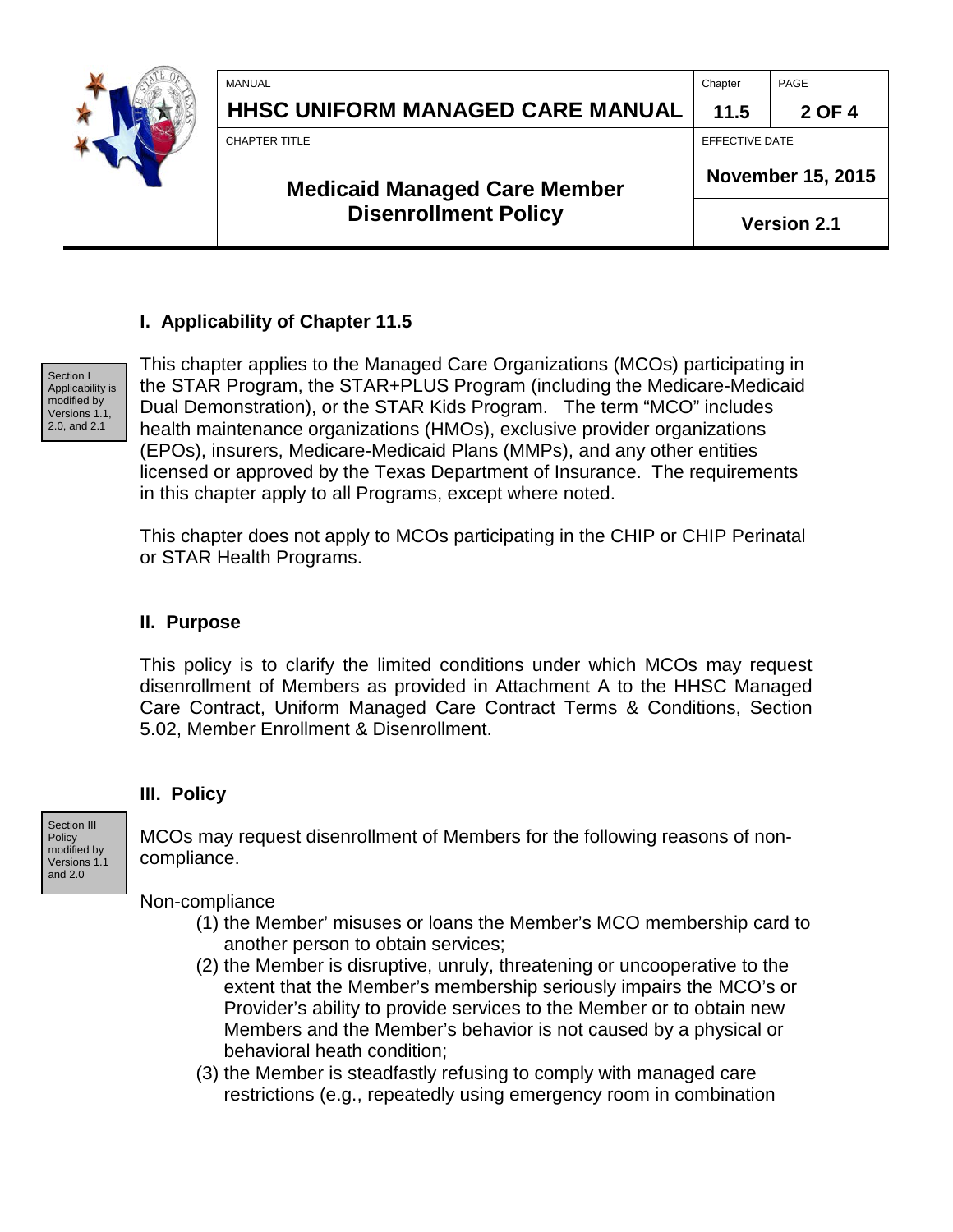|  | MANUAL                                                             | Chapter                  | PAGE   |
|--|--------------------------------------------------------------------|--------------------------|--------|
|  | <b>HHSC UNIFORM MANAGED CARE MANUAL</b>                            | 11.5                     | 3 OF 4 |
|  | <b>CHAPTER TITLE</b>                                               | <b>EFFECTIVE DATE</b>    |        |
|  | <b>Medicaid Managed Care Member</b><br><b>Disenrollment Policy</b> | <b>November 15, 2015</b> |        |
|  |                                                                    | <b>Version 2.1</b>       |        |
|  |                                                                    |                          |        |

with refusing to allow the MCO to treat the underlying medical condition);

#### **IV. Procedures**

Section IV Procedures modified by Version 2.0

#### **Non-compliance**

MCOs will follow these procedures for requesting the involuntary disenrollment of Members.

1. The MCO completes Part I of the MCO Disenrollment Request Form and forwards to Health Plan Management (HPM) staff along with a signed letter from the MCO's Medical Director attesting to the basis for the MCO's request. The information may be sent by mail, fax or secure site.

Mail address: HHSC MC-H320 P. O. Box 85200 Austin, Texas 78708

Fax number: 512-491-1969

Secure site: Tex MedNet Central

After posting, send an email to the Health Plan Manager to notify of the file location (folder) and the file name.

- 2. HPM staff will, within two (2) Business Days of receipt of a complete disenrollment request, forward the information to the Disenrollment Committee.
- 3. The Disenrollment Committee will review the information provided by the MCO. The information must demonstrate that the MCO has made reasonable efforts to remedy the problem. The Disenrollment Committee may request additional information from the MCO, HHSC, or the Member to complete the review. Within five (5) Business Days of receipt of all information necessary to complete the review, the Disenrollment Committee will make a final determination regarding the disenrollment request, complete